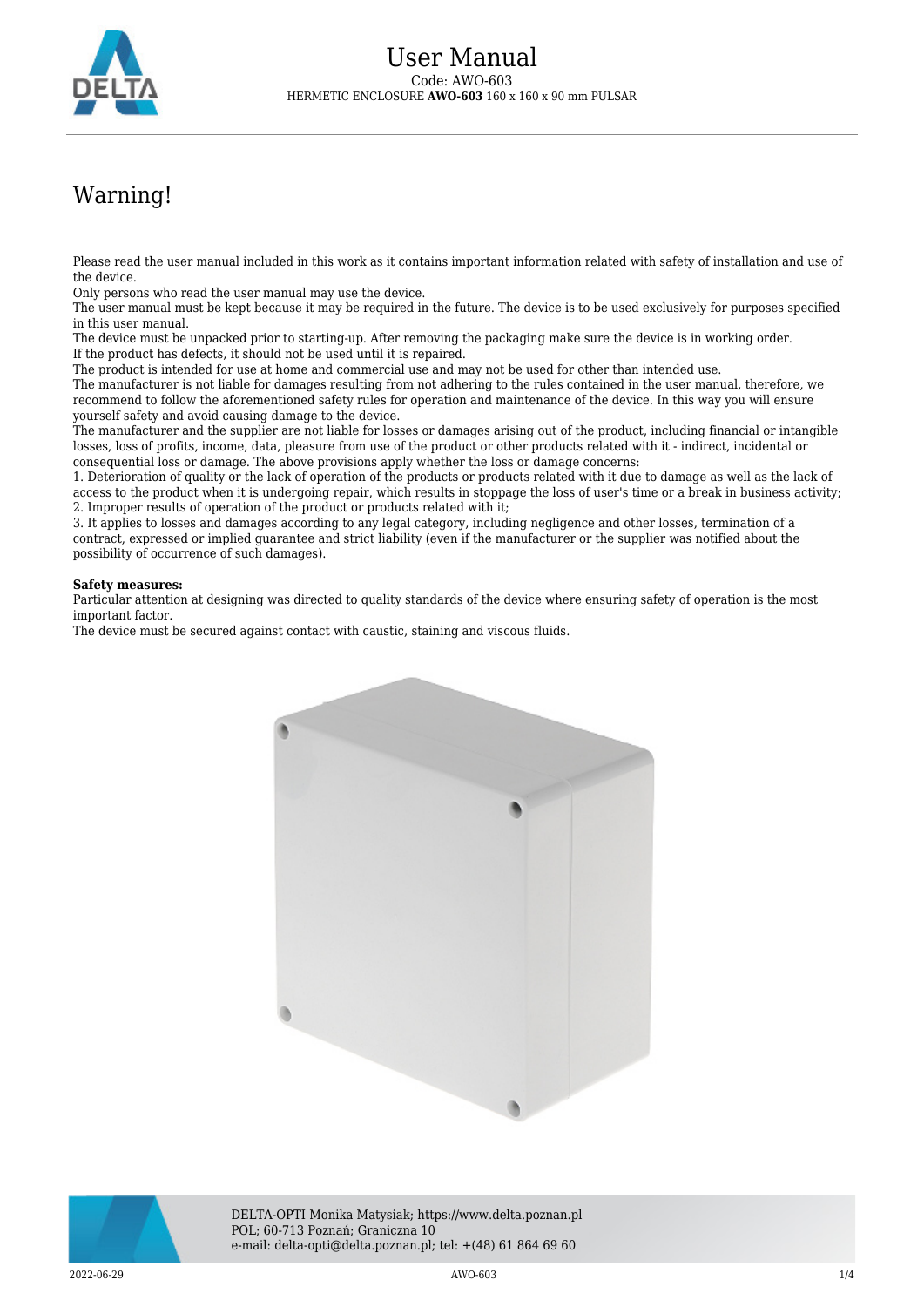

## User Manual Code: AWO-603 HERMETIC ENCLOSURE **AWO-603** 160 x 160 x 90 mm PULSAR

| Material:                    | Plastic (ABS)                                                                                                                                                                |
|------------------------------|------------------------------------------------------------------------------------------------------------------------------------------------------------------------------|
| Color:                       | Gray                                                                                                                                                                         |
| Mounting plate:              | 150 $x$ 150 mm $\pm$ 2 mm - Steel galvanized                                                                                                                                 |
| Main features:               | • hermetic<br>• Elastic sealing<br>• Box casing designed to wall mounting<br>• 3 cable glands included : 2 pcs M12 x 1.25, 1 pcs M16 x 1.5<br>• "Index of Protection" : IP65 |
| Weight:                      | $0.56$ kg                                                                                                                                                                    |
| Housing external dimensions: | 160 x 160 x 90 mm                                                                                                                                                            |
| Internal dimensions:         | 152 x 152 x 52+28 mm                                                                                                                                                         |
| Manufacturer / Brand:        | <b>PULSAR</b>                                                                                                                                                                |
| Guarantee:                   | 2 years                                                                                                                                                                      |

Front view:



Internal view of the housing:

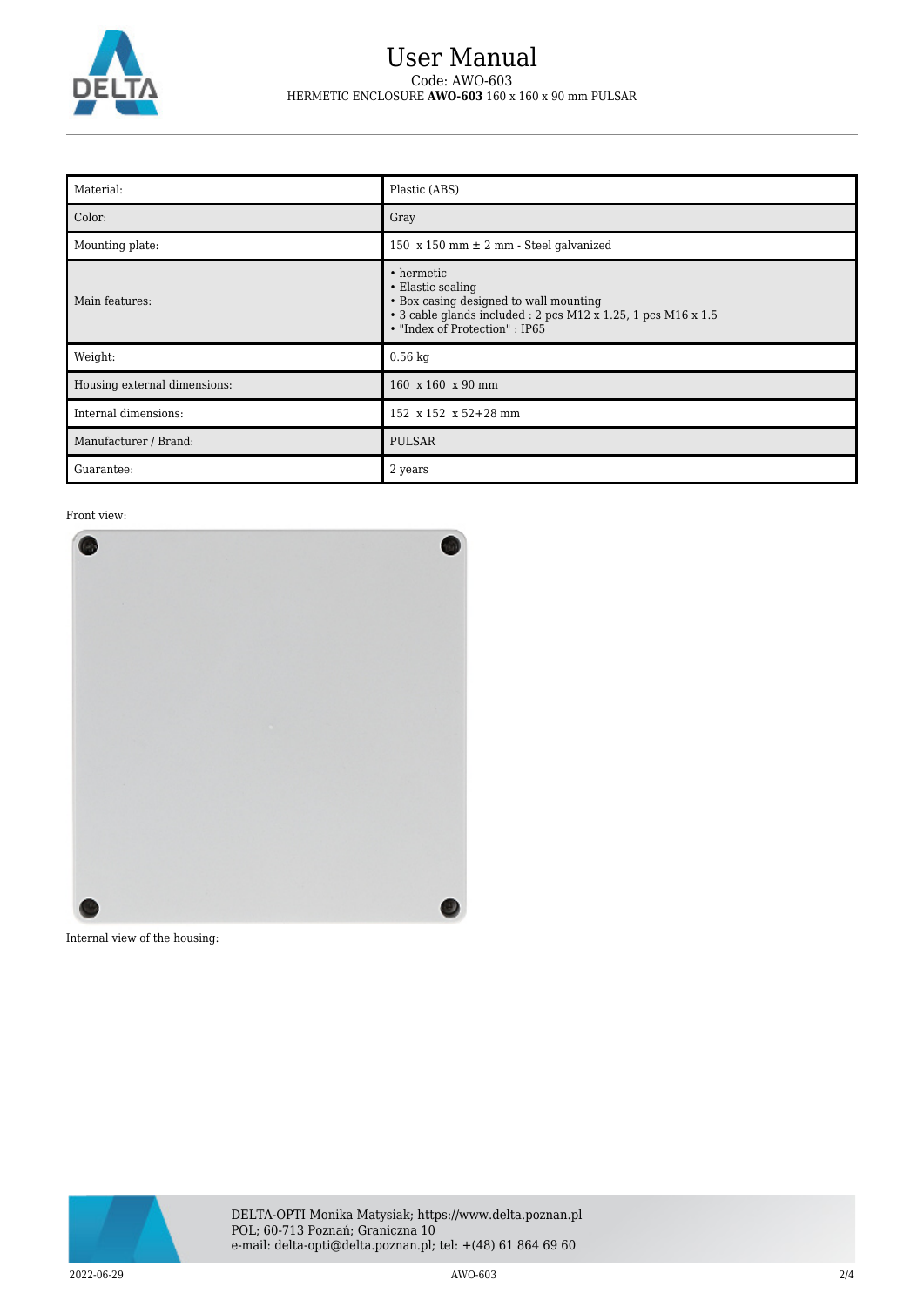





Side view:



In the kit:



DELTA-OPTI Monika Matysiak; https://www.delta.poznan.pl POL; 60-713 Poznań; Graniczna 10 e-mail: delta-opti@delta.poznan.pl; tel: +(48) 61 864 69 60

2022-06-29 AWO-603 3/4